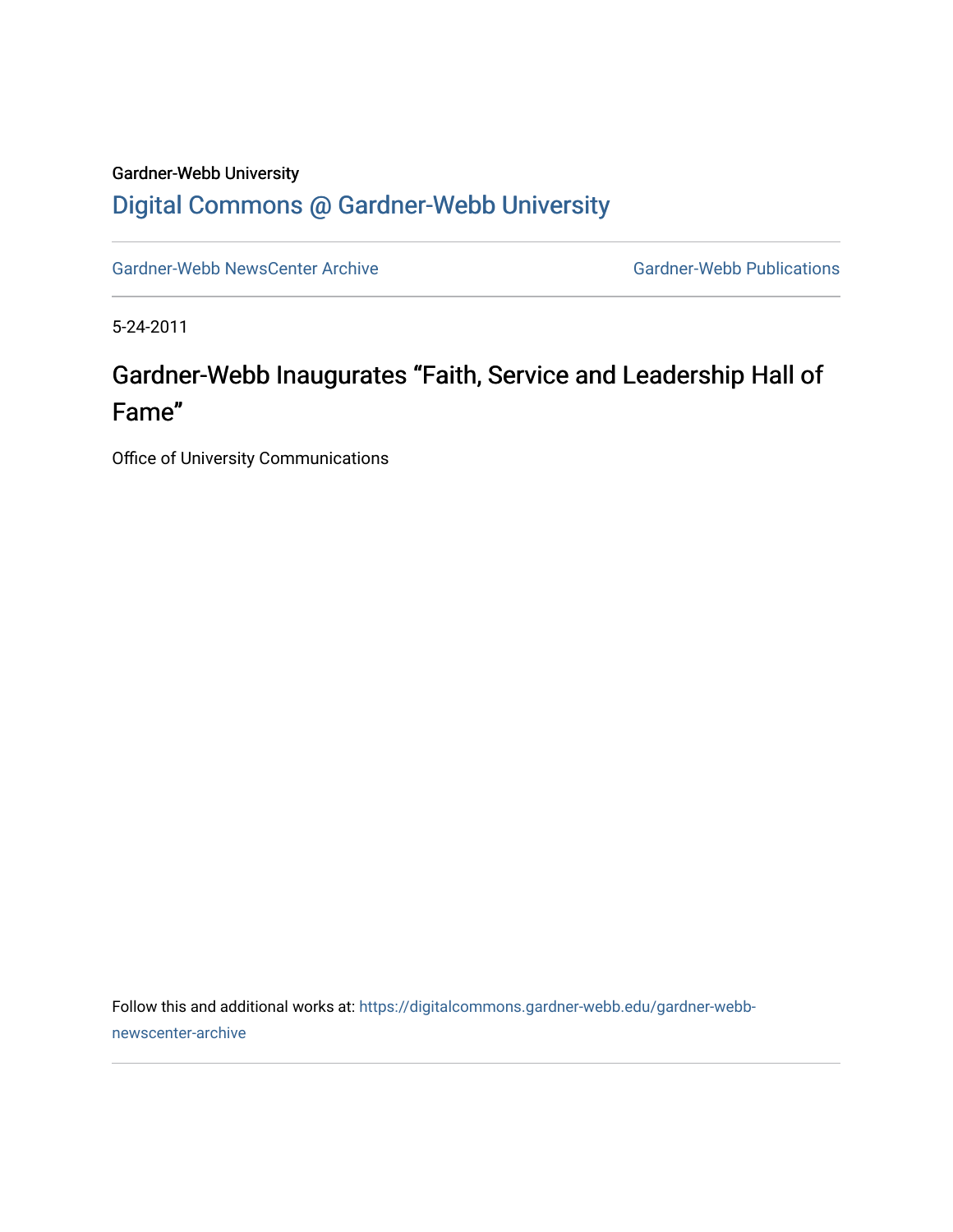## **Gardner-Webb Inaugurates "Faith, Service and Leadership Hall of Fame"**

**webpublish.gardner-webb.edu**[/newscenter/gardner-webb-inaugurates-faith-service-and-leadership-hall-of-fame/](https://webpublish.gardner-webb.edu/newscenter/gardner-webb-inaugurates-faith-service-and-leadership-hall-of-fame/)

Office of University Communications **May 24, 2011** Communications May 24, 2011

#### *Faculty and Staff Recognized for Long Service to the University*

BOILING SPRINGS, N.C. – Gardner-Webb University President Dr. Frank Bonner recently inaugurated the "Faith, Service and Leadership Hall of Fame," which recognizes faculty who have served the University for 40 years or more. The University also presented awards to faculty and staff members who have logged 30 years, 25 years, and 10 years of service to the University.

The inaugural class of the "Hall of Fame" included four members.

- Professor Hubert Dixon began teaching mathematics at Boiling Springs Junior College in 1935. "By the time of his death in 1976," Bonner said, "Gardner-Webb College was an established four-year institution, and it was the leadership of Professors like Hubert Dixon who solidified the school's values and Christian commitment during those times of drastic transition." Professor Dixon's wife, Mrs. Katy Ruth Dixon, was on hand to accept Dixon's plaque.
- Dr. Les Brown, Professor Emeritus of Biology, taught biology at Gardner-Webb from 1966 until 2006. He was praised for his commitment to interdisciplinary creativity, his passion for his students' success, and his volunteerism in the community.
- Dr. Tony Eastman, professor of American history, has been guiding Gardner-Webb students in their understanding of America's history since 1966. "He has been adored by generations of students," said Bonner, "not only for what he has taught them in the classroom but for his example of integrity outside it." Eastman will retire from full-time teaching this May.
- Dr. Barry Hambright was professor of history and political science at Gardner-Webb from 1969 until his death in 2010. He was remembered for his empathy, his passion for students, and his role in establishing the University's Greater Opportunities for Adult Learners (GOAL) program. "We lost an excellent professor and a dear friend last November," said Bonner, "and when he passed, a significant part of our University's history passed with him."

Faculty and Staff Members were also honored for their years of service to the University. Glenda Crotts, senior assistant to the President, was recognized for 30 years of service. "The people at Gardner-Webb are like a large extended family, and the special friendships I've been able to make are without a doubt the most cherished part of my job," Crotts said.